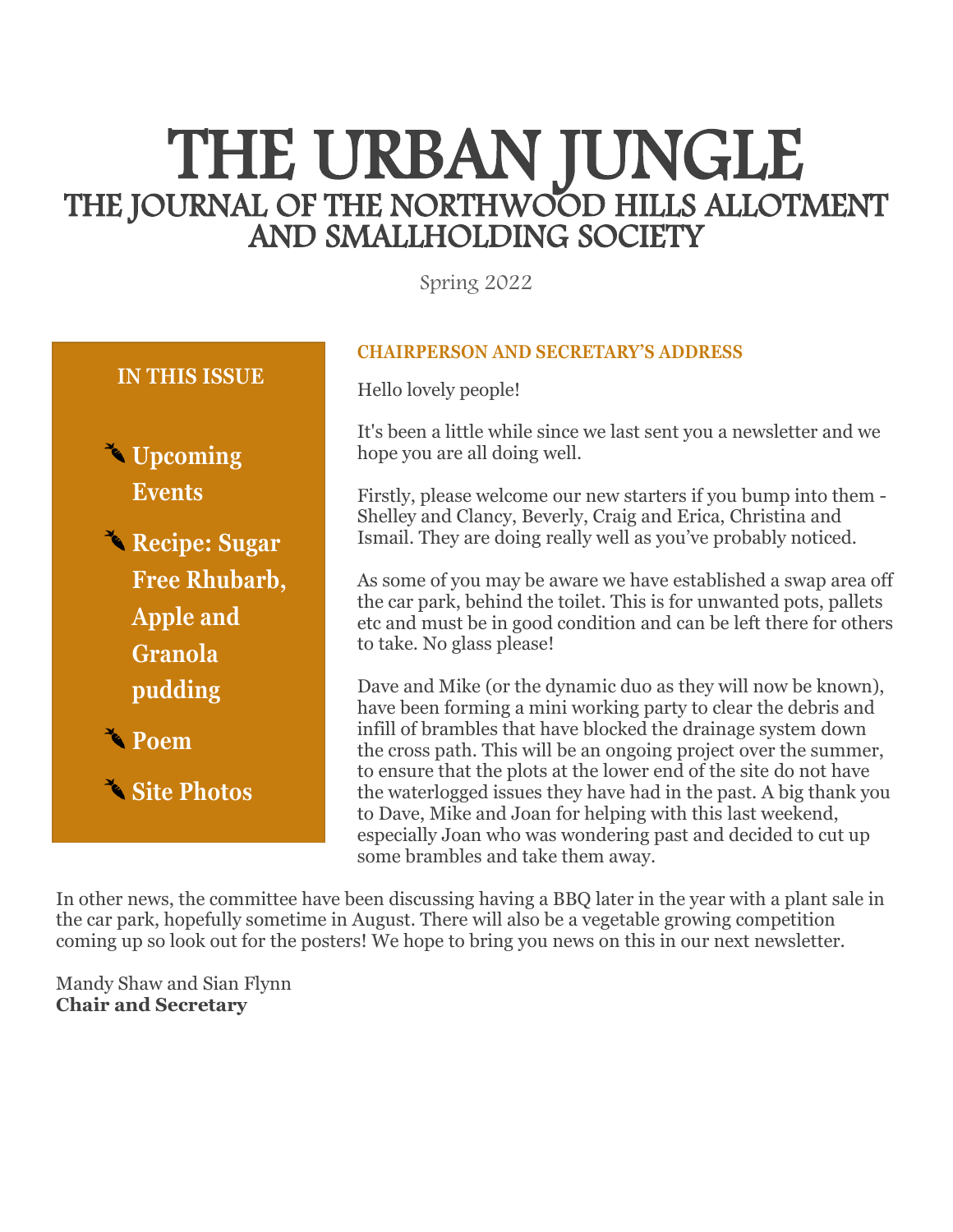### **ANNUAL PLANT SALE – DESPERATELY SEEKING PLANTS - SATURDAY 4TH JUNE**

We will be holding our usual plant sale to raise money for the Society at Eastcote House on 4th June. This year we have also been given permission to sell cakes and biscuits as well… so if anyone has any extra plants (or is planning to grow any!), or home-baked cakes that they would like to donate… Please let a member of the Committee know and we'll agree a drop off point and time.

We are also looking for volunteers to help manage our stall on the day – so if anyone can spare an hour or two... Again, please email or speak to one of the committee members.

#### **PLOT INSPECTION - RESULTS**

We have completed another plot inspection and it's great to see how well everything is looking. You guys are amazing! Inspection reports will be out shortly, and if you have been struggling, please get in touch with one of the Committee to talk about the results. We want to work with you – that is what our society is all about.

#### **WORKING PARTY – SATURDAY 11TH JUNE**

We are planning on a full working party on Saturday 11th June at 10am. The goals include helping clear the main ditches, some painting and a few other jobs. We will post details of the jobs we hope to accomplish on the noticeboards soon.

We hope our working parties will be a good way to meet up with other members and help contribute to our Society. (There might be some coffee and cake for helpers afterwards!)

#### **JOBS FOR THE MONTH**

By Peter Lavender

The following is a list of jobs to get done during June to help maximize your produce and enjoyment of your plot!

- 1. Get the weeding done.
- 2. Water twice a day (if it hasn't rained).
- 3. Cut the grass (if you have some) every 7-10 days and compost it. Feed the lawn after every cut and scarify (make air holes using fork)
- 4. Put in the last of your seeds and seedlings (like your Brussel Sprouts once they are three inches high. Make sure they are caned if required and tie up as they grow.)
- 5. Tomatoes once they start flowering, feed them with tomato feed twice a week. Also remember to snip off any side shoots.
- 6. Roses Cut the roses at an angle down to the second leaf to promote a fuller bloom.

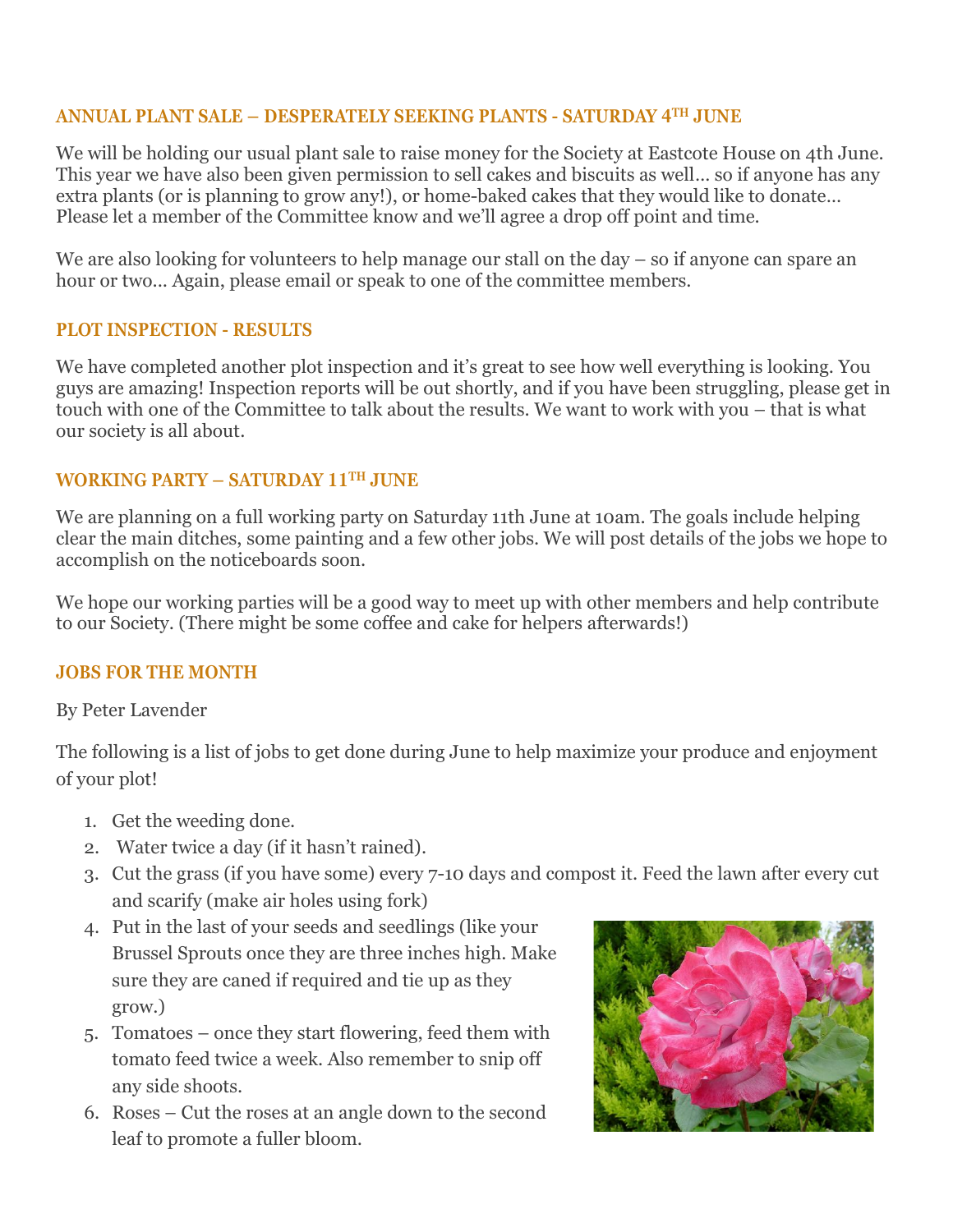#### **RECIPE FEATURE**

# **Rhubarb, Apple and Granola Pudding (sugar free)**

Tried and tested with rhubarb grown in our allotments, this recipe is a family favourite. Despite being sugar free, the end result is a hot, tasty dessert as dates and pineapple juice add a perfectly balanced sweetness.

Ingredients:



- 450g of rhubarb
- 350g of Bramley or Granny Smith apples
- Granola (optionally, coconut flakes, pine nuts, chopped pecan nuts and chopped, roasted hazelnuts)
- Chopped sweet dates
- Half a liter of pineapple juice
- 75g of salted butter

# Method:

- 1. Rinse and chop 450g of rhubarb stems into 1-inch pieces and put in pan with enough pineapple juice to cover rhubarb. Simmer in juice until softened.
- 2. Pre-heat oven to gas mark 6 or 200°C
- 3. Place softened rhubarb and remaining pineapple juice to oven dish. Toss in the peeled apples, roughly chopped into small pieces. Mix evenly with rhubarb.
- 4. Evenly sprinkle the granola and dates over the top and cover dish with foil. Roast for 35 minutes.
- 5. Take dish out the oven, remove the foil. Melt butter and pour evenly over the top.
- 6. Return to the oven on low shelf for 10 minutes or until golden brown.
- 7. Enjoy on its own or with custard or a scoop of vanilla ice cream!

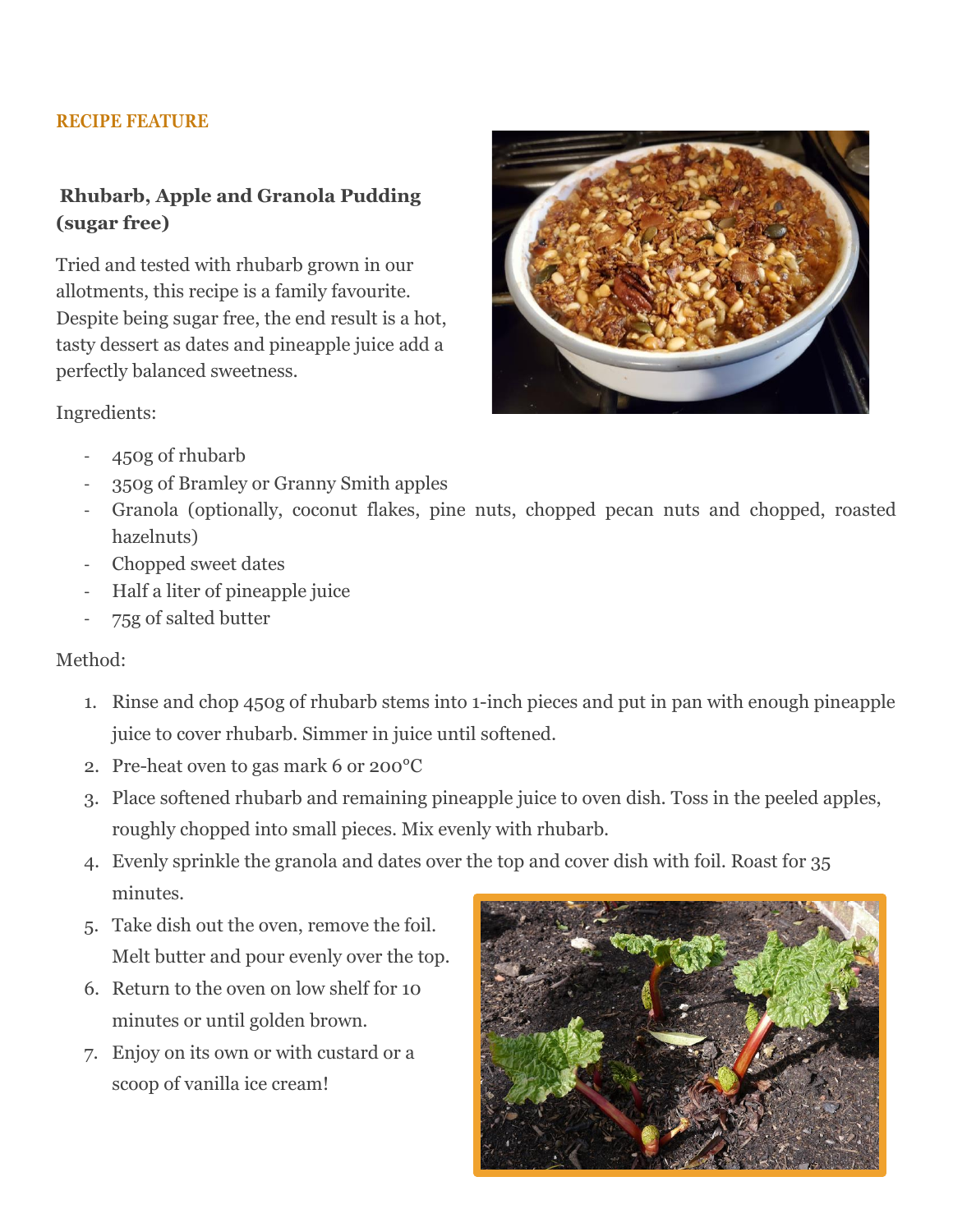#### **POETRY CORNER**

#### **Regret**

#### Anthony Knight

Planting potatoes into the rain sodden A grey sky above, darkening, threatening to water the sad soil again once shivering, sweating and cold I plough on, Planting I could have lived Abroad from my Youth Somewhere warm, Tropical heath, blue **Skies** Glistening water on Outdoor swimming Pools blistering shimmering sunshine a large happy rusty coloured dog wonders by, sniffing the air, hesitant

finding an interesting smell below some newly born grass hurries away The sparkling sun Finds it's way past the Inky grey clouds Lighting up the Brown blessed, Heaving, Pulsating earth Below Could have lived Abroad, would only Get bored What an exciting City we have I forget, staying Here In the ever Changing weather An umbrella and no Regret.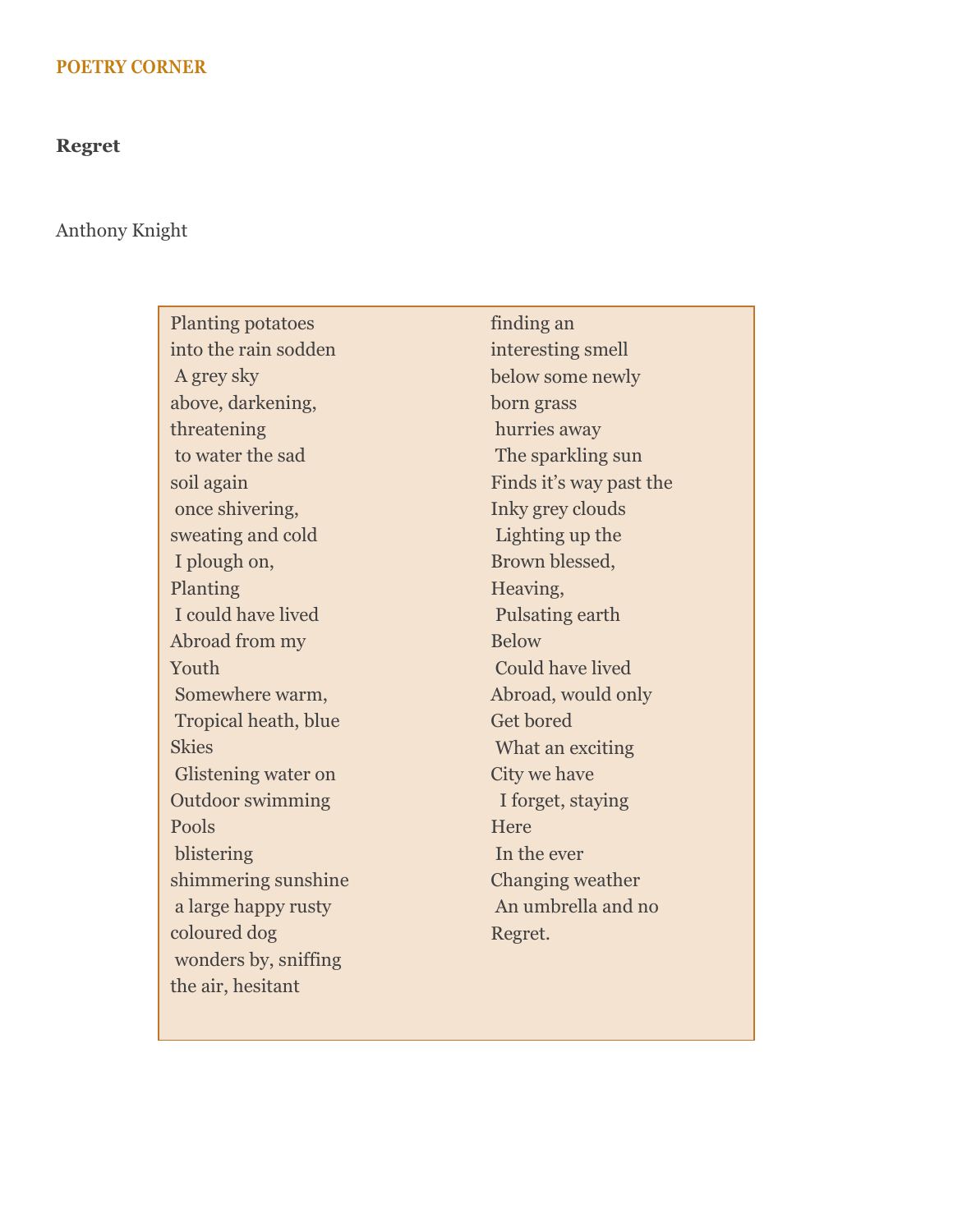# Vegetable Growing Competition

П

Cabbage **Carrots Apples** Plums Potatoes Pumpkin Runner beans A few suprise categories!

All produce must be grown at the **allotments** 

August 27th